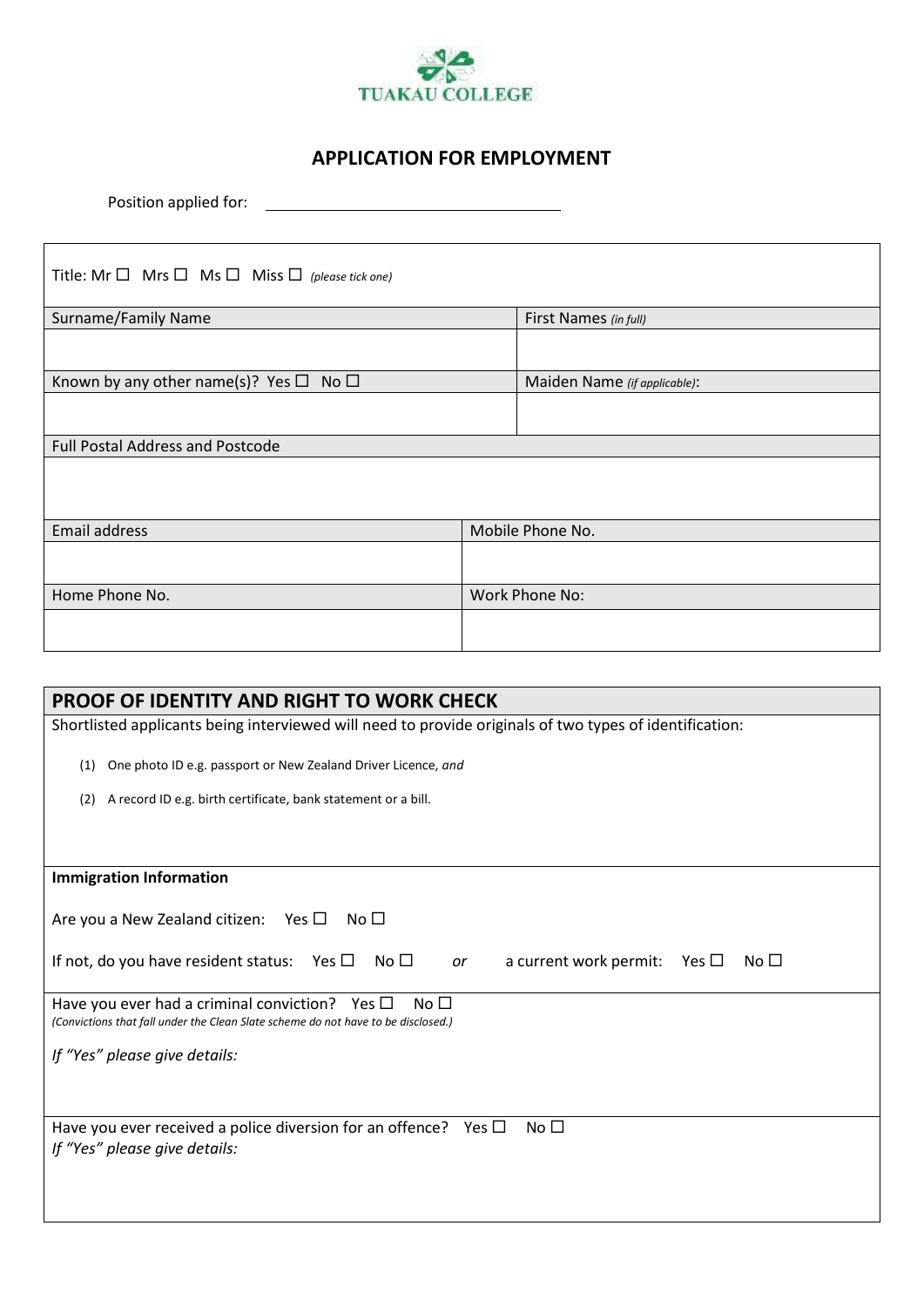| Have you ever been convicted of a driving offence which resulted in temporary or permanent loss of licence, or<br>imprisonment? Yes $\square$<br>No <sub>1</sub>                                                                                                                                                    |
|---------------------------------------------------------------------------------------------------------------------------------------------------------------------------------------------------------------------------------------------------------------------------------------------------------------------|
| If "Yes" please give details:                                                                                                                                                                                                                                                                                       |
| Are you awaiting sentencing or have charges pending? Yes $\Box$<br>No $\square$                                                                                                                                                                                                                                     |
| If "Yes" please state the nature of the conviction/cases pending:                                                                                                                                                                                                                                                   |
| In addition to other information provided, are there any other factors that we should know about to assess your<br>suitability for appointment and your ability to do the job? Yes $\Box$<br>No <sub>1</sub><br>If "Yes" please elaborate:                                                                          |
| Have you ever been the subject of any concerns involving student safety? Yes $\Box$<br>No $\square$<br>If "Yes" please give details:                                                                                                                                                                                |
| Have you had any injury or medical condition caused by gradual process, disease or infection, such as occupational<br>overuse syndrome, stress or repetitive strain injuries, which the tasks of this position may aggravate or contribute to?<br>Yes $\square$<br>No <sub>1</sub><br>If "Yes" please give details: |
| Do you have a current New Zealand driver's licence? Yes $\Box$<br>No $\square$                                                                                                                                                                                                                                      |

| <b>EDUCATIONAL QUALIFICATIONS</b>               |             |          |                           |                                        |
|-------------------------------------------------|-------------|----------|---------------------------|----------------------------------------|
|                                                 | <b>Name</b> | Location | No. of years<br>Completed | <b>Highest Qualification</b><br>Gained |
| Secondary School                                |             |          |                           |                                        |
| Private training<br>establishment<br><b>PTE</b> |             |          |                           |                                        |
| Polytechnic                                     |             |          |                           |                                        |
| University                                      |             |          |                           |                                        |
| Other                                           |             |          |                           |                                        |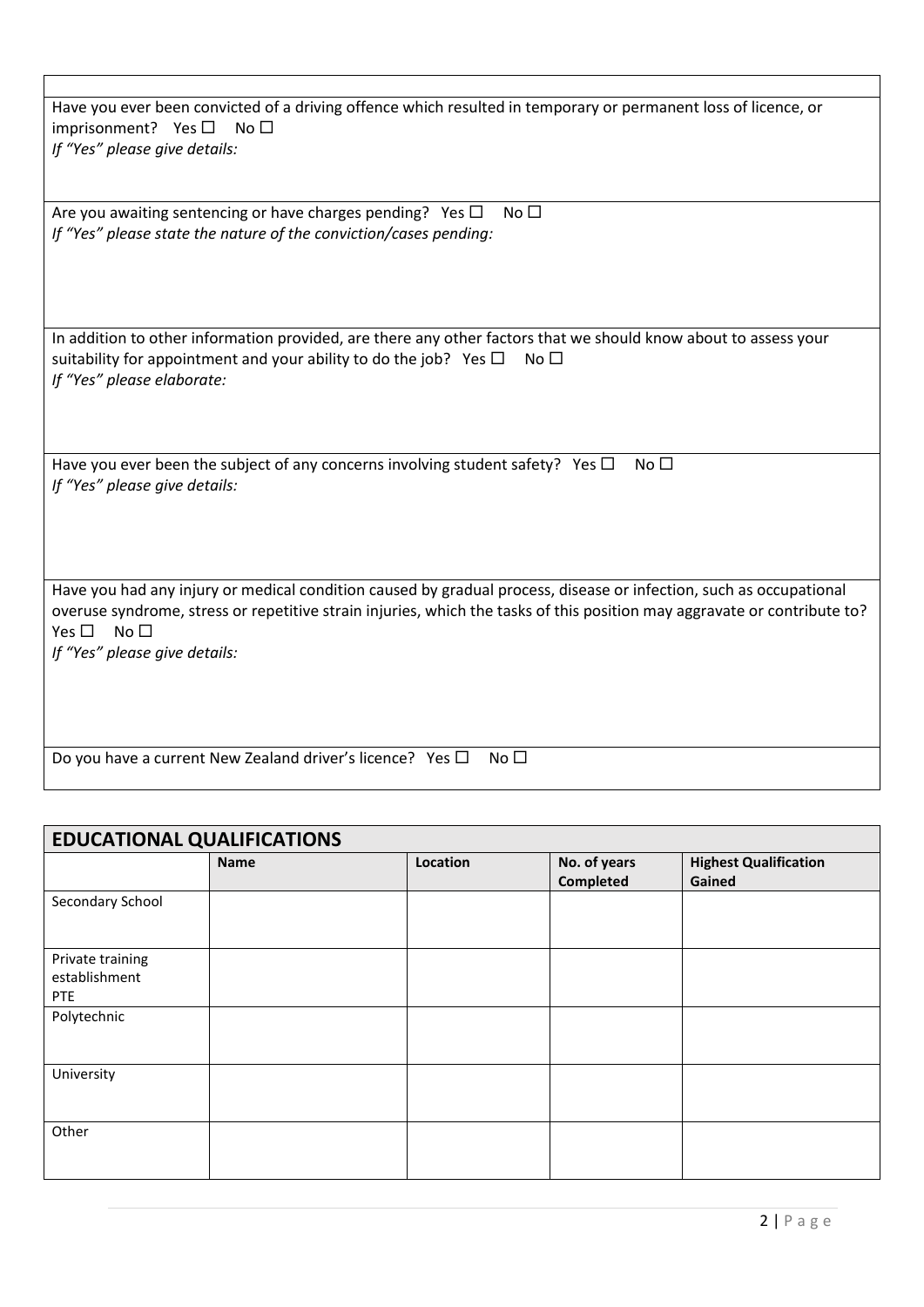## **EMPLOYMENT HISTORY**

*Please list your work experience in your last five positions beginning with most recent. If you were self-employed, give details. If you've had more than five positions in last five years, please list them all (on additional sheet(s) if necessary).*

| <b>Period worked</b><br>(please specify length of<br>service) | <b>Employer's Name</b> | <b>Position Held</b> | <b>Reason for Leaving</b> |
|---------------------------------------------------------------|------------------------|----------------------|---------------------------|
|                                                               |                        |                      |                           |
|                                                               |                        |                      |                           |
|                                                               |                        |                      |                           |
|                                                               |                        |                      |                           |
|                                                               |                        |                      |                           |

| REFEREES Please provide the names of three referees, at least one of whom should be able to attest to your most recent work<br>performance. If you have included written references from people other than those below, please note we may contact them. |                                           |                              |                                  |
|----------------------------------------------------------------------------------------------------------------------------------------------------------------------------------------------------------------------------------------------------------|-------------------------------------------|------------------------------|----------------------------------|
| <b>Name</b>                                                                                                                                                                                                                                              | <b>School/ Organisation &amp; Address</b> | <b>Contact phone numbers</b> | <b>Relationship to applicant</b> |
|                                                                                                                                                                                                                                                          |                                           |                              |                                  |
|                                                                                                                                                                                                                                                          |                                           |                              |                                  |
|                                                                                                                                                                                                                                                          |                                           |                              |                                  |
|                                                                                                                                                                                                                                                          |                                           |                              |                                  |
|                                                                                                                                                                                                                                                          |                                           |                              |                                  |
|                                                                                                                                                                                                                                                          |                                           |                              |                                  |
|                                                                                                                                                                                                                                                          |                                           |                              |                                  |
|                                                                                                                                                                                                                                                          |                                           |                              |                                  |
|                                                                                                                                                                                                                                                          |                                           |                              |                                  |

| Authority to approach other referees                                                                                                                                                                                                                                                                                                                     |            |           |  |
|----------------------------------------------------------------------------------------------------------------------------------------------------------------------------------------------------------------------------------------------------------------------------------------------------------------------------------------------------------|------------|-----------|--|
| authorize the Board, or nominated representative, to approach persons,<br>other than those referees I have supplied, to gather information related to<br>my suitability for appointment to the position.                                                                                                                                                 | Yes $\Box$ | No $\Box$ |  |
| authorize the Board, or nominated representative, permission to access<br>any information held by the Education Council of Aotearoa New Zealand<br>(EDUCANZ), or any other educational organisation, including information<br>regarding matters under investigation, to gather information related to my<br>suitability for appointment to the position. | Yes $\Box$ | No $\Box$ |  |